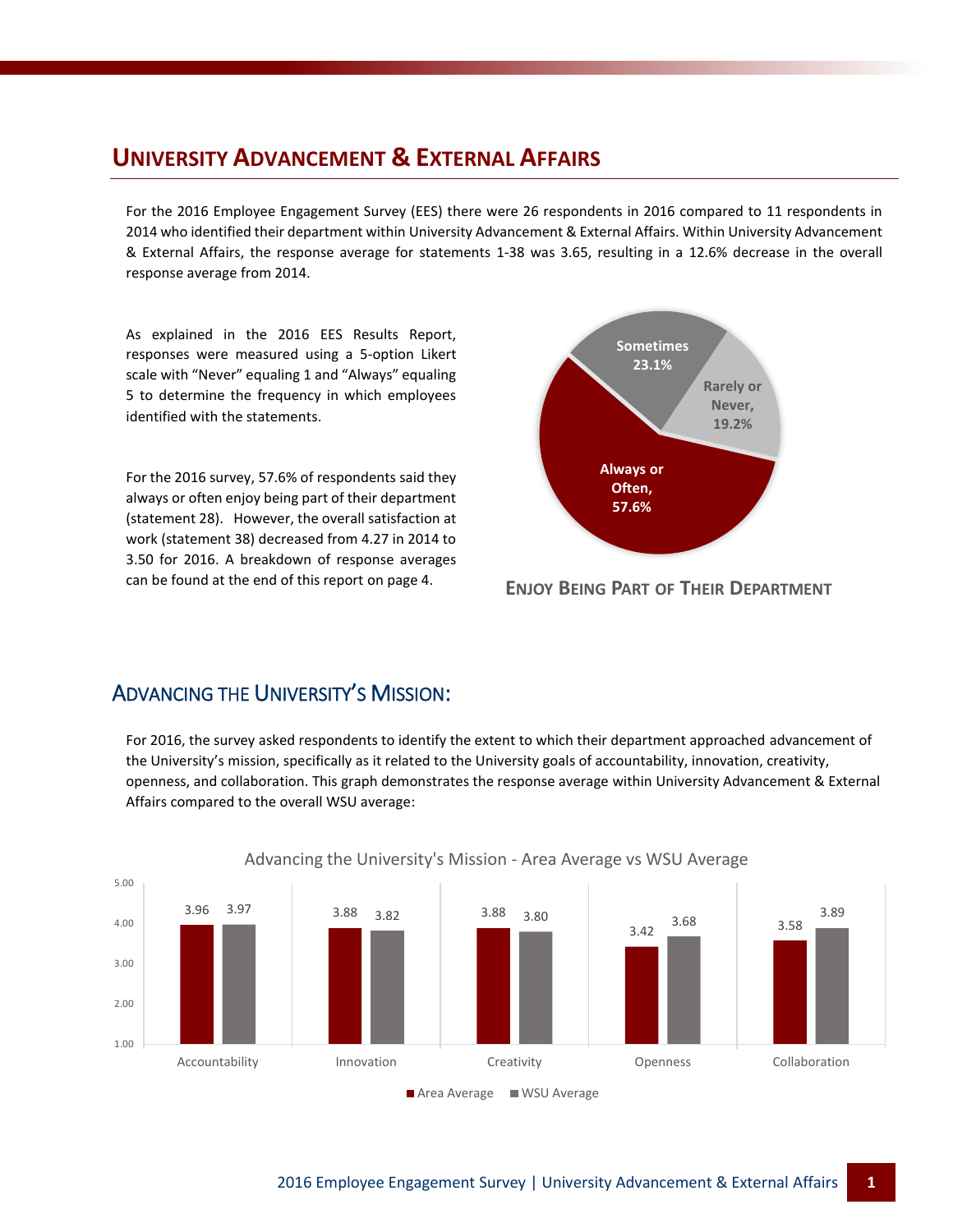## HIGHEST 2016 RESPONSE AVERAGE:

| <b>Statements</b>                                                     | Area<br><b>Average</b><br>2014                    | Area<br>Average<br>2016 | <b>WSU</b><br><b>Average</b><br>2016 |
|-----------------------------------------------------------------------|---------------------------------------------------|-------------------------|--------------------------------------|
| I know what is expected of me at work.                                | 4.30                                              | 4.19                    | 4.34                                 |
| I have positive interactions with my co-workers. **                   |                                                   | 4.19                    | 4.15                                 |
| I receive the information I need to perform my job.                   | 4.40                                              | 4.04                    | 4.04                                 |
| I have the technology I need to do my job efficiently.                | 4.45                                              | 4.04                    | 4.07                                 |
| Those around me are committed to doing quality work.                  | 4.82                                              | 4.04                    | 4.05                                 |
| l enjoy the work climate that exists between my co-workers and me. ** | $\overline{\phantom{a}}$                          | 4.04                    | 3.96                                 |
| My supervisor treats me with dignity and respect. **                  |                                                   | 4.04                    | 4.20                                 |
|                                                                       | $*$ I Indated for $2016 \cdot * *$ New for $2016$ |                         |                                      |

*\*Updated for 2016 ; \*\*New for 2016*

### LOWEST 2016 RESPONSE AVERAGE:

| <b>Statements</b>                                                            | Area<br>Average<br>2014            | Area<br>Average<br>2016 | <b>WSU</b><br>Average<br>2016 |
|------------------------------------------------------------------------------|------------------------------------|-------------------------|-------------------------------|
| I receive clear information about changes being made within my college/area. | 3.70                               | 2.81                    | 3.23                          |
| I know how my department measures success.                                   | 3.82                               | 3.00                    | 3.32                          |
| I feel appropriately compensated for my level of position. **                |                                    | 3.04                    | 3.11                          |
| I receive clear information about changes being made within WSU.             | 3.55                               | 3.12                    | 3.27                          |
| My supervisor gives me ongoing feedback to help me improve my performance.*  | 3.45                               | 3.15                    | 3.38                          |
| I receive clear information about changes being made within my department.   | 3.82                               | 3.15                    | 3.36                          |
|                                                                              | *Updated for 2016 ; **New for 2016 |                         |                               |

### SIGNIFICANT RESPONSE CHANGE (LOWEST RESPONSE CHANGES):

| <b>Statements</b>                                                                                                | Area<br>Average<br>2014           | Area<br>Average<br>2016 | Change  |
|------------------------------------------------------------------------------------------------------------------|-----------------------------------|-------------------------|---------|
| am encouraged to improve work processes to benefit students and other University<br>constituents or colleagues.* | 4.33                              | 3.19                    | $-1.14$ |
| enjoy being part of my department.                                                                               | 4.55                              | 3.46                    | $-1.09$ |
| receive clear information about changes being made within my college/area.                                       | 3.70                              | 2.81                    | $-0.89$ |
| I know how my department measures success.                                                                       | 3.82                              | 3.00                    | $-0.82$ |
|                                                                                                                  | *Updated for 2016; **New for 2016 |                         |         |

#### UNIVERSITY RESOURCES:

Based on feedback, the 2016 survey added additional statements regarding workplace concerns and employee awareness of WSU resources, specifically those resources related to Workplace Violence, Bullying, State Ethics, Discrimination, Sexual Harassment and Sexual Misconduct. This graph demonstrates the percentage of employees who identified awareness of the following University policies within University Advancement & External Affairs:

| <b>Policy Prohibiting Discrimination, Sexual Harassment, and Sexual Misconduct</b> |        | 96.15% |
|------------------------------------------------------------------------------------|--------|--------|
| <b>Workplace Violence</b>                                                          |        | 80.77% |
| Washington State University Ethics, Conflict of Interest, and Technology Transfer  |        | 76.92% |
| <b>Bullying Prevention and Reporting</b>                                           | 61.54% |        |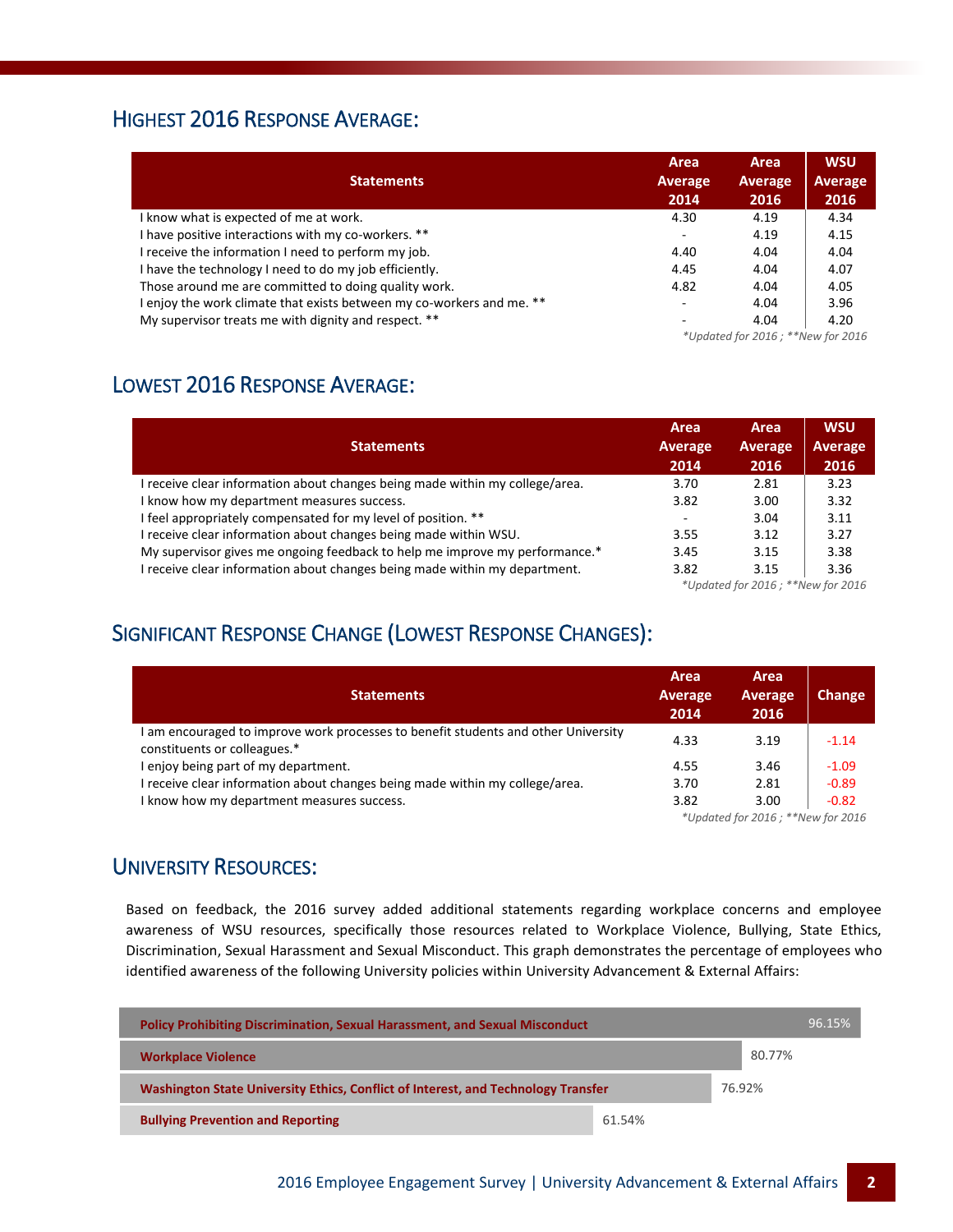#### EMPLOYEE FEEDBACK:

At the end of the survey, employees were given the opportunity to provide feedback regarding subjects not addressed in the survey. The following feedback, specifically related to employee perceptions of the workplace, was provided by respondents who identified themselves within University Advancement & External Affairs:

- Ease of accessibility and parking/transportation to workplace could be improved
- Frustrations due to inadequate staffing levels. Workload increases but expectations remain the same with limited staff and resources
- Hard to voice concerns without facing being retaliated against
- Would be helpful to outline career paths available for Administrative Professional and Classified Staff positions

### ACTION ITEMS:

In reviewing the lowest area response averages and the statements with negative change from 2014 to 2016 in University Advancement & External Affairs, initiatives to improve employee engagement and perceptions of the workplace may include, but are not limited to:

- Improve efforts to promote and encourage professional development of employees
- Provide employees with on-going feedback and recognition
- Evaluate how input is solicited and taken into consideration
- Improve communication efforts regarding changes at the area and university levels
- Improve communication regarding the WSU policies concerning bullying prevention and reporting, and provide employees with resources as appropriate